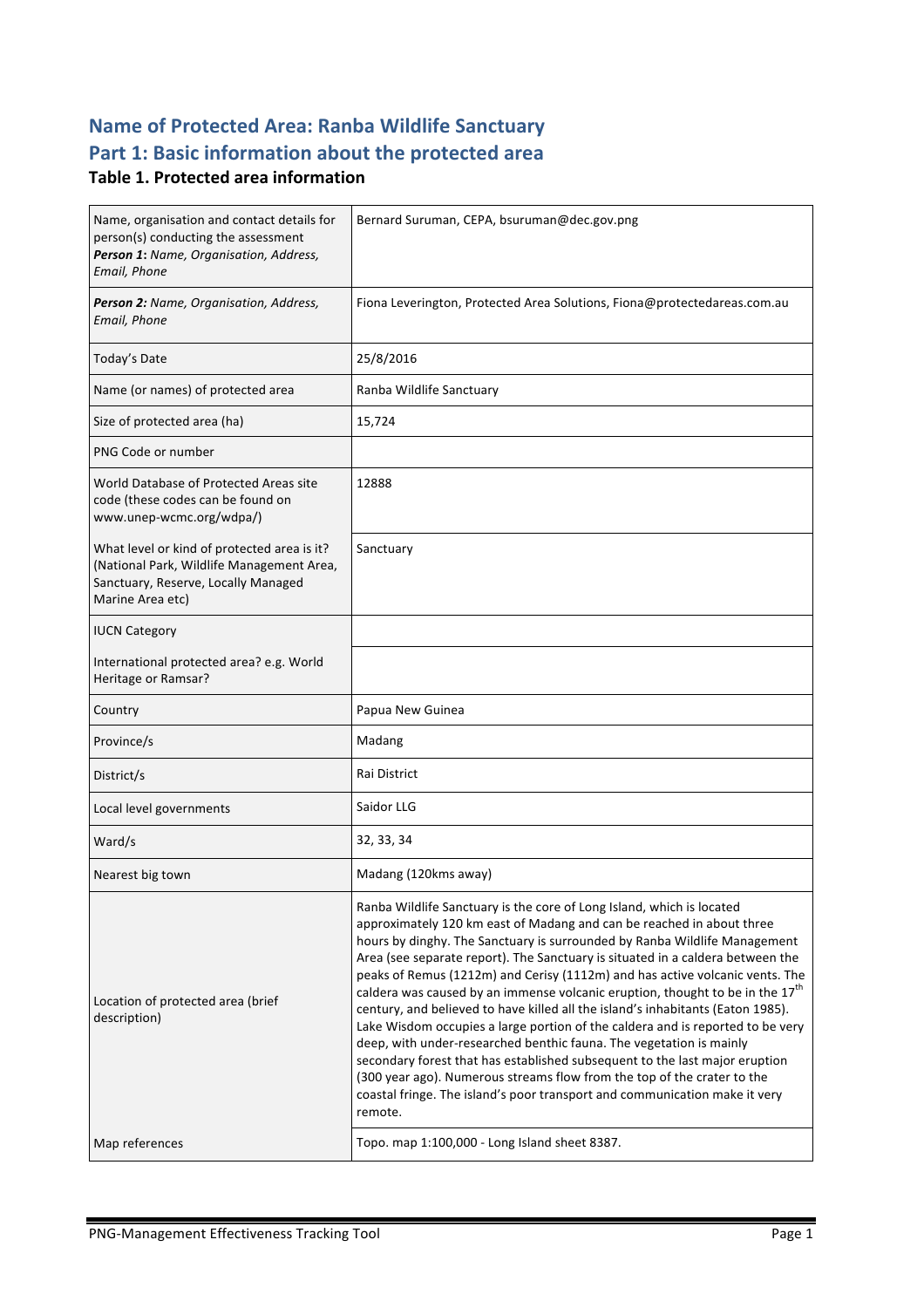| When was the protected area gazetted or<br>formally established?                                                                                                                | 21/6/1977                                                                                                                                                                                                        |
|---------------------------------------------------------------------------------------------------------------------------------------------------------------------------------|------------------------------------------------------------------------------------------------------------------------------------------------------------------------------------------------------------------|
| Reference for gazettal or Memorandum of<br>Understanding (MoU)                                                                                                                  | No G61-4/8/1977                                                                                                                                                                                                  |
| Who owns the protected area? please enter<br>Government Private Community/ customary<br>landowners, private, Other (name) and<br>include Clan name(s)                           | Customary landowners of Long Island - all clans on the island own the Lake.                                                                                                                                      |
| Number of households living in the<br>protected area                                                                                                                            | 0 (people live around the coastline and not in the Sanctuary)                                                                                                                                                    |
| Population size within the protected area                                                                                                                                       | 0                                                                                                                                                                                                                |
| Who manages the protected area? (e.g.<br>please enter government, customary<br>landowners [add clan names] management<br>committee [how many and what gender])                  | Customary landowners (The lake is managed by all the clans. There is no<br>management committee as all the original members are deceased).                                                                       |
| Total number of staff (this means anyone<br>working on the protected area in paid jobs -<br>whether NGOs, community, rangers or<br>customary landowners                         | 0                                                                                                                                                                                                                |
| Temporary paid workers   0                                                                                                                                                      |                                                                                                                                                                                                                  |
| Permanent paid workers 0                                                                                                                                                        |                                                                                                                                                                                                                  |
| Annual budget (US\$) - excluding staff salary<br>costs                                                                                                                          | 0                                                                                                                                                                                                                |
| Operational (recurrent) funds                                                                                                                                                   | 0                                                                                                                                                                                                                |
| Project or special funds                                                                                                                                                        | 0                                                                                                                                                                                                                |
| Reason for park establishment                                                                                                                                                   | To protected the fish in the lake (However, in the last two years yellow-fin tuna<br>have come in to the lake and there are no native fish. There is a dragon-like<br>creature also in lake, and a spider site). |
| What are the main values for which the area<br>is designated (Fill this out after data sheet 2)                                                                                 | Geologic features (e.g. volcano and caldera lake), cultural values and animals.                                                                                                                                  |
| List the primary protected area<br>management objectives (add lines if needed<br>after the most important objectives):<br>Management objective 1                                | Conserve as a traditional site to protect the dragon and cultural values.                                                                                                                                        |
| Management objective 2                                                                                                                                                          |                                                                                                                                                                                                                  |
| Management objective 3                                                                                                                                                          |                                                                                                                                                                                                                  |
| Number of people involved in answering the<br>assessment questions                                                                                                              | 3                                                                                                                                                                                                                |
| Name/organisation/contact details of<br>people participating the assessment (Please<br>do not insert return/enter or dot points)                                                | Naizel T, Malala, Long Island; David Manase, Land Mediator, Long Island,<br>79265016; Tangi Elisha, Police Department, Madang Police Station, P.O. Box<br>748, Madang, 79772039/4221499.                         |
| Customary landowners/other community;<br>CEPA, Other national government agency;<br>Provincial govt; local level govt; Protected<br>area staff (anyone working on the protected | Customary Landowners (the Wildlife Sanctuary is owned by all the people on<br>the island and there are multiple clans); and national government.                                                                 |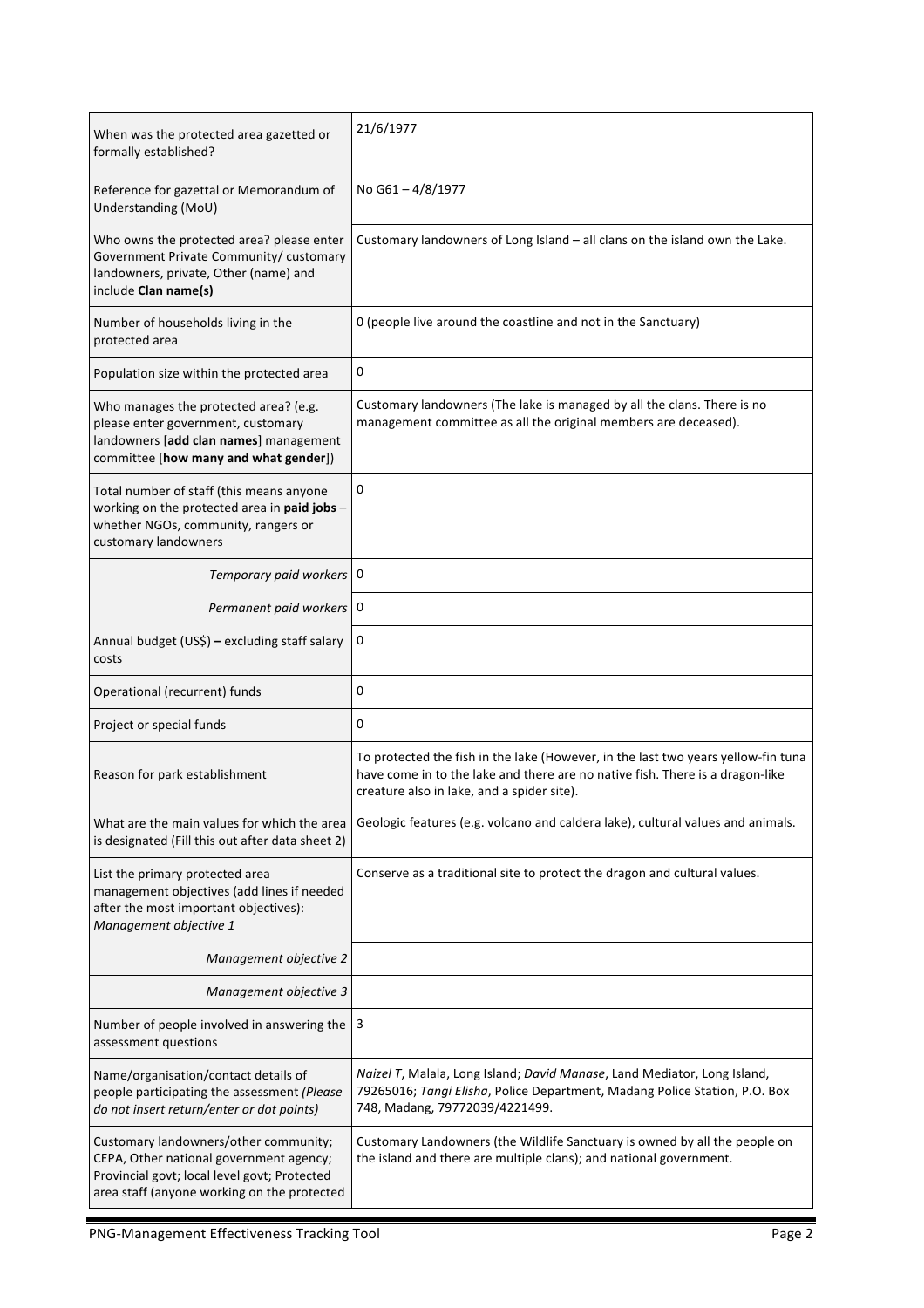| area in paid jobs; NGO; Donors; External<br>experts; Others |                                                                          |
|-------------------------------------------------------------|--------------------------------------------------------------------------|
| Please note if assessment was carried out in                | SPREP through the PNG Protected Area Assessment Project, which is a      |
| association with a particular project, on                   | component of the GEF Community-based Forest and Coastal Conservation and |
| behalf of an organisation or donor.                         | Resource Management Project in PNG.                                      |

## Part 2: What makes this protected area special and important?

Our Sanctuary contains a lake (Lake Wisdom) and volcano with a caldera, and a range of wildlife. There is forest, coconut trees, pigs, kapul (tree kangaroo/possum), lizards, cats and, chicken. In the lake there are carp but no native fish. The lake water is a mix of salt and fresh water and there is now yellow fin tuna in the lake, but we don't know how it got there. It arrived about two years ago. The water flows from the top of the mountain to the coast. No people live in the Sanctuary. The caldera lake was caused by an immense volcanic explosion, possibly in the 17<sup>th</sup> century (Eaton 1985). It killed all the inhabitants and the area has since been resettled. Lake Wisdom is deep lake (one of the deepest in SE Asia/Australasian region), with important limnological values and unusual benthic fauna (Mitchell 2005). The participants at the workshop had little awareness of the boundary of Ranba Wildlife Sanctuary or Ranba WMA, which cover all of Long Island, and they were not aware that the Sanctuary was designated as an area where no hunting should occur. They regard the caldera lake as a place of mystery, with various descriptions of a spirit animal living in the depths. The lake is surrounded by forest.

| No.           | <b>Key values</b>                                 | <b>Brief description</b>                                                                                                                                                                                                                                                                           | <b>Note if endangered</b><br>species or ecosystem<br>(IUCN) |
|---------------|---------------------------------------------------|----------------------------------------------------------------------------------------------------------------------------------------------------------------------------------------------------------------------------------------------------------------------------------------------------|-------------------------------------------------------------|
|               | Geologic features (e.g.<br>volcano, caldera lake) | Lake Wisdom is a deep caldera lake with important<br>limnological values and unusual benthic fauna<br>(Mitchell 2005). The volcano is active and the lake is<br>situated in the volcano's caldera in the centre of Long<br>Island.                                                                 |                                                             |
| $\mathcal{P}$ | Cultural values                                   | The customary landowners believe that there is a<br>masalai, dragon or crocodile in the lake.                                                                                                                                                                                                      |                                                             |
| 3             | Animals                                           | Animals on the island include cuscus, pigs and bird<br>species including wildfowl. Wildlife within the<br>Sanctuary area are not well known but due to the<br>relatively recent volcanic explosion there may be a<br>limited diversity of wildlife, except for birds which can<br>disperse widely. |                                                             |

### Table 2. Key values of the protected area

### Table 3. Checklist of values/benefits

Not important 0; Important 1; Very important 2; Don't know DK

|    | How important is the protected area for                                                                                                | <b>Score</b> | <b>Comment</b>                                                                                                                                                                                                     |
|----|----------------------------------------------------------------------------------------------------------------------------------------|--------------|--------------------------------------------------------------------------------------------------------------------------------------------------------------------------------------------------------------------|
|    | each of the listed values/benefits?                                                                                                    | (0,1,2, DK)  |                                                                                                                                                                                                                    |
|    | Biodiversity – the presence of many<br>different kinds of plants, animals and<br>ecosystems                                            | 0            | Flying foxes, various water-birds in the lake, fish and<br>secondary forest around the lake. The Sanctuary's<br>remoteness means that people mainly hunt and fish in<br>more accessible areas closer to the coast. |
|    | 2. Presence of rare, threatened, or endangered<br>species (plants and animals)                                                         | 0            |                                                                                                                                                                                                                    |
| 3. | Ecosystems (e.g. wetlands, grasslands, coral<br>reefs etc) that are rare because they have<br>been cleared or destroyed in other areas | 0            |                                                                                                                                                                                                                    |
| 4. | Protecting clean, fresh water                                                                                                          | 0            | Water in the lake is brackish and not drinkable.                                                                                                                                                                   |
| 5. | Sustaining important species in big enough<br>numbers that they are able to survive here                                               | 0            |                                                                                                                                                                                                                    |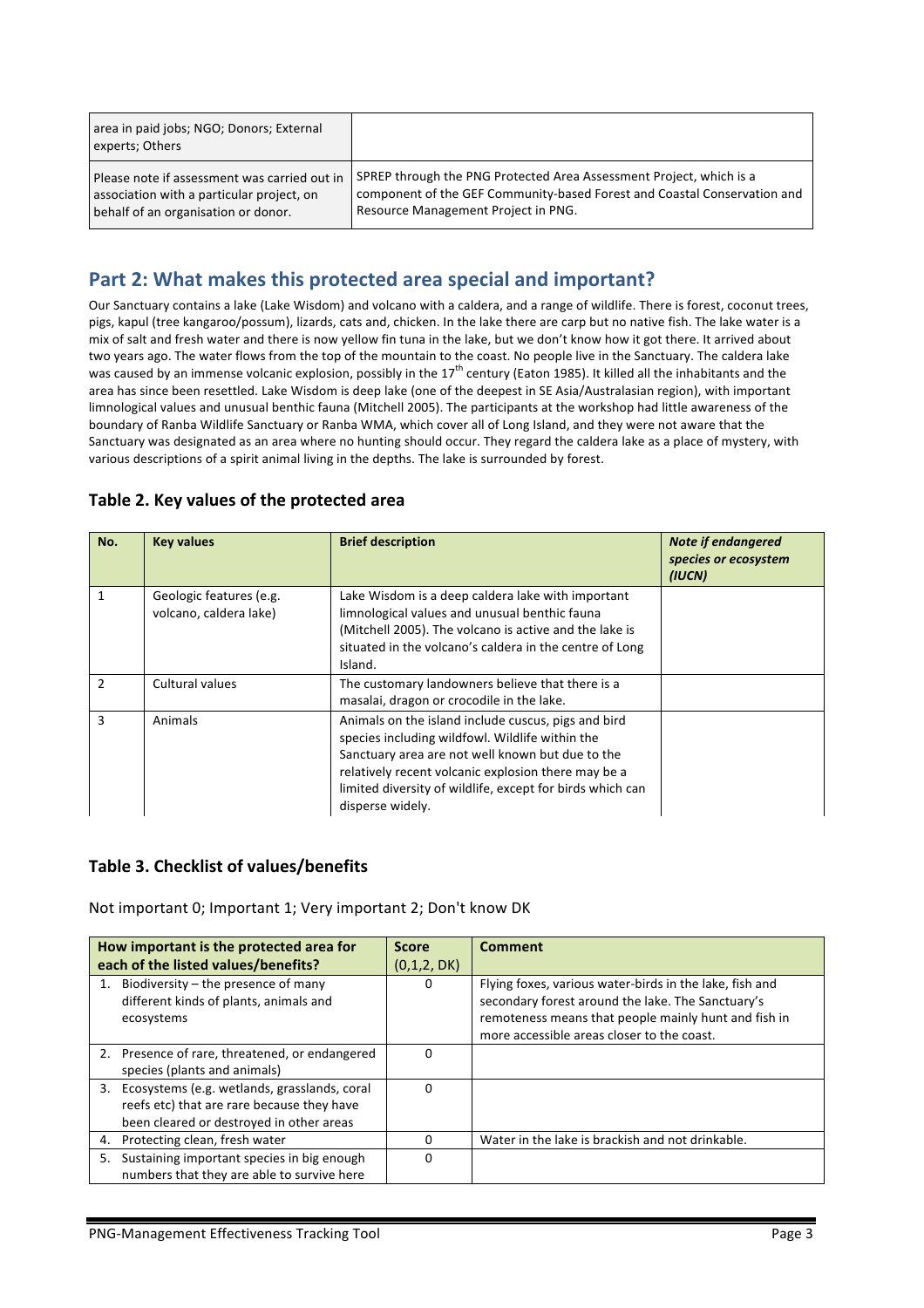| 6. | Providing a source of employment for local      | $\Omega$       |                                                                |
|----|-------------------------------------------------|----------------|----------------------------------------------------------------|
|    | communities now                                 |                |                                                                |
|    | 7. Providing resources for local subsistence    | $\Omega$       |                                                                |
|    | (food, building materials, medicines etc.)      |                |                                                                |
| 8. | Providing community development                 | $\Omega$       |                                                                |
|    | opportunities through sustainable resource      |                |                                                                |
|    | use                                             |                |                                                                |
| 9. | Religious or spiritual significance (e.g. tambu | $\Omega$       | There is a masalai in the lake but this is just a story. It is |
|    | places)                                         |                | not important to the people.                                   |
|    | 10. Plant species of high social, cultural, or  | $\Omega$       |                                                                |
|    | economic importance                             |                |                                                                |
|    | 11. Animal species of high social, cultural, or | $\Omega$       |                                                                |
|    | economic importance                             |                |                                                                |
|    | 12. Attractive scenery                          | 1              | The Sanctuary contains high peaks and a deep lake in a         |
|    |                                                 |                | caldera.                                                       |
|    | 13. Tourism now                                 | $\Omega$       |                                                                |
|    | 14. Potential value for tourism in the future   | 1              |                                                                |
|    | 15. Educational and/or scientific value         | 1              | Some research was undertaken in the past and there may         |
|    |                                                 |                | be potential for this in the future.                           |
|    | 16. Maintaining culture and tradition on        | $\overline{2}$ | Maintaining culture is important.                              |
|    | customary land and passing this on to future    |                |                                                                |
|    | generations                                     |                |                                                                |

### Part 3: What are the threats to the protected area?

### **Table 4: Threats to the protected area**

- H **High** significance threats are seriously degrading values. This means they are badly damaging some value -it might be a kind of animal or plant, or your traditional gardens
- **M** Medium threats are having some negative impact they are damaging values but not so badly
- **L Low** threats are present but not seriously damaging values
- **0 N/A** where the threat is not present in the protected area or where something is happening but is not threatening the values at all

#### *See list for Ranba WMA. Most of the threats do not apply to the Sanctuary area as it is not inhabited and is more remote.*

| <b>Threat type</b>                   | <b>Score</b> | <b>Notes</b>                                                          |
|--------------------------------------|--------------|-----------------------------------------------------------------------|
|                                      | (H, M, L, 0) |                                                                       |
| 1.1 Housing and settlement           | 0            | Housing and settlement are mainly on the coastal fringe of the island |
|                                      |              | and have no impact on the Sanctuary.                                  |
| 1.1a Population increase in the      | $\Omega$     | Population increase in the coastal areas may have minor impact in the |
| protected area community             |              | future due to garden expansion towards the Sanctuary.                 |
| 1.2 Commercial and industrial areas  | 0            |                                                                       |
| 1.3 Tourism and recreation           | 0            |                                                                       |
| infrastructure                       |              |                                                                       |
| 2.1 Customary land owner and         | 0            |                                                                       |
| community gardens and small crops    |              |                                                                       |
| 2.1a Drug cultivation                | 0            |                                                                       |
| 2.1b Commercial plantations          | 0            |                                                                       |
| 2.2 Wood and pulp plantations        | 0            |                                                                       |
| 2.3 Livestock farming and grazing    | $\Omega$     |                                                                       |
| 2.4 Marine and freshwater            | 0            |                                                                       |
| aquaculture                          |              |                                                                       |
| 3.1 Oil and gas drilling             | $\Omega$     |                                                                       |
| 3.2 Mining and quarrying             | 0            |                                                                       |
| 3.3 Energy generation                | 0            |                                                                       |
| 4.1 Roads and railroads (include     | $\Omega$     |                                                                       |
| road-killed animals)                 |              |                                                                       |
| 4.2 Utility and service lines (e.g.  | $\Omega$     |                                                                       |
| electricity cables, telephone lines) |              |                                                                       |
| 4.3 Shipping lanes                   | 0            |                                                                       |
| 4.4 Flight paths                     | 0            |                                                                       |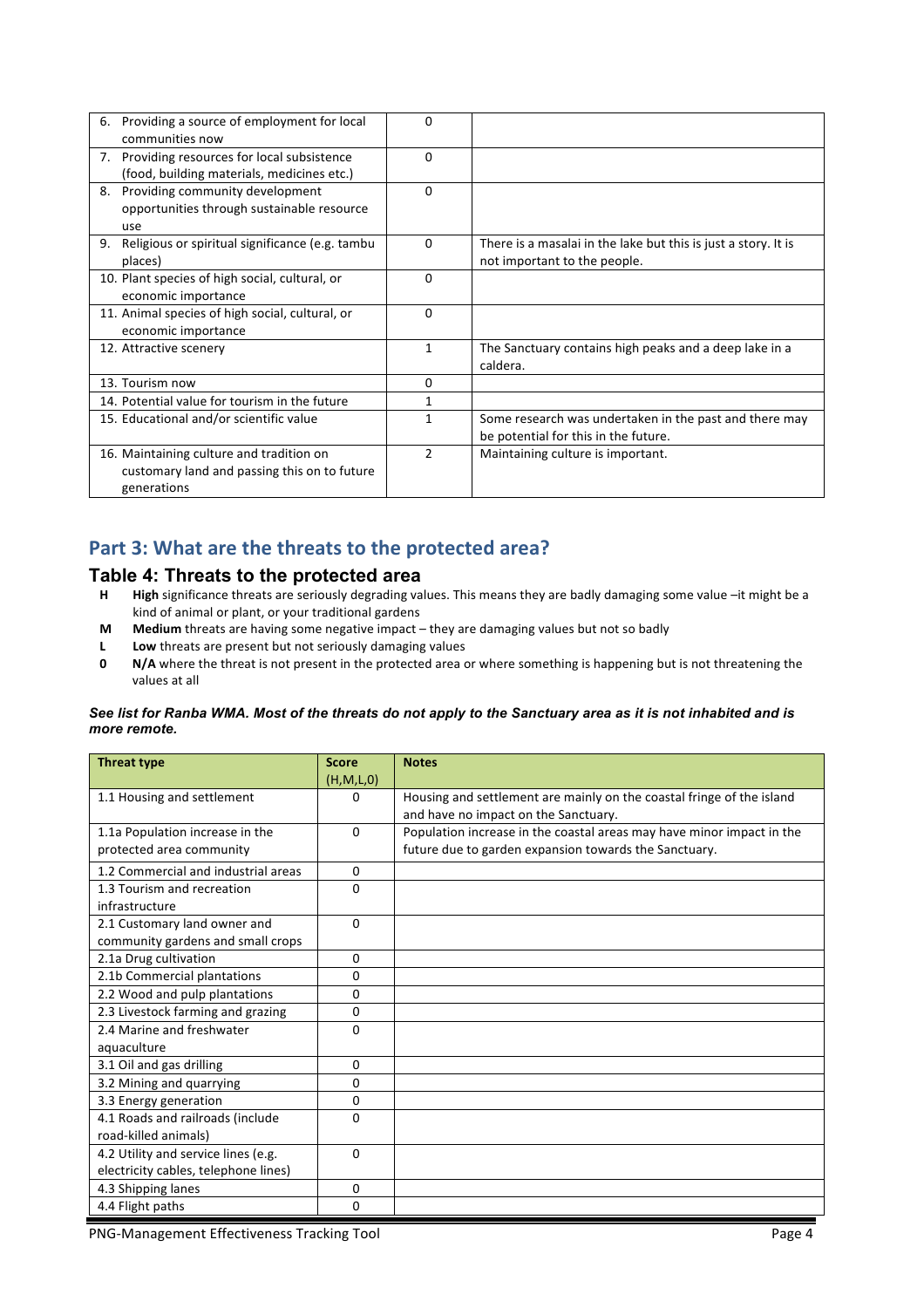| <b>Threat type</b>                                                            | <b>Score</b>          | <b>Notes</b>                                                                                                                                   |
|-------------------------------------------------------------------------------|-----------------------|------------------------------------------------------------------------------------------------------------------------------------------------|
|                                                                               | (H,M,L,0)<br>$\Omega$ |                                                                                                                                                |
| 5.1 Hunting, killing and collecting<br>terrestrial animals (including killing |                       |                                                                                                                                                |
| of animals as a result of                                                     |                       |                                                                                                                                                |
| human/wildlife conflict)                                                      |                       |                                                                                                                                                |
| 5.2 Gathering terrestrial plants or                                           | 0                     |                                                                                                                                                |
| plant products (non-timber)                                                   |                       |                                                                                                                                                |
| 5.3a Logging and wood harvesting                                              | $\mathbf 0$           |                                                                                                                                                |
| for local/customary use                                                       |                       |                                                                                                                                                |
| 5.3b Logging and wood harvesting -                                            | 0                     |                                                                                                                                                |
| commercial logging                                                            |                       |                                                                                                                                                |
| 5.4a Fishing, killing and harvesting                                          | $\mathbf 0$           |                                                                                                                                                |
| aquatic resources for                                                         |                       |                                                                                                                                                |
| local/customary use                                                           |                       |                                                                                                                                                |
| 5.4b Fishing, killing and harvesting                                          | 0                     |                                                                                                                                                |
| aquatic resources for commercial                                              |                       |                                                                                                                                                |
| use                                                                           |                       |                                                                                                                                                |
| 6.1 Recreational activities and                                               | 0                     |                                                                                                                                                |
| tourism                                                                       |                       |                                                                                                                                                |
| 6.2 War, civil unrest and military                                            | 0                     |                                                                                                                                                |
| exercises                                                                     |                       |                                                                                                                                                |
| 6.3 Research, education and other                                             | 0                     |                                                                                                                                                |
| work-related activities in protected                                          |                       |                                                                                                                                                |
| areas                                                                         |                       |                                                                                                                                                |
| 6.4 Activities of protected area                                              | $\Omega$              |                                                                                                                                                |
| managers (e.g. construction or                                                |                       |                                                                                                                                                |
| vehicle use)                                                                  |                       |                                                                                                                                                |
| 6.5 Deliberate vandalism, destructive                                         | 0                     |                                                                                                                                                |
| activities or threats to protected                                            |                       |                                                                                                                                                |
| area staff and visitors                                                       |                       |                                                                                                                                                |
| 7.1 Fire and fire suppression                                                 | $\mathsf{L}$          | Burning occurs in the dry season every year and subsequently the land                                                                          |
| (including arson)                                                             |                       | along the coastal fringe is turned into gardens. Burning may also be<br>used to help with hunting. Increased use of fire may have potential to |
|                                                                               |                       | impact on the forests in the Sanctuary.                                                                                                        |
| 7.2 Dams, hydrological modification                                           | $\pmb{0}$             |                                                                                                                                                |
| and water management/use                                                      |                       |                                                                                                                                                |
| 7.3a Increased fragmentation within                                           | 0                     |                                                                                                                                                |
| protected area                                                                |                       |                                                                                                                                                |
| 7.3b Isolation from other natural                                             | 0                     |                                                                                                                                                |
| habitat (e.g. deforestation)                                                  |                       |                                                                                                                                                |
| 7.3c Other 'edge effects' on park                                             | $\mathbf 0$           |                                                                                                                                                |
| values                                                                        |                       |                                                                                                                                                |
| 7.3d Loss of keystone species (e.g.                                           | $\pmb{0}$             |                                                                                                                                                |
| top predators, pollinators etc.)                                              |                       |                                                                                                                                                |
| 8.1 Pest plants                                                               | $\pmb{0}$             |                                                                                                                                                |
| 8.1a Pest animals                                                             | $\pmb{0}$             | Non-native fish species (e.g. carp) are found in Lake Wisdom.                                                                                  |
| 8.1b Diseases such as fungus or                                               | $\Omega$              |                                                                                                                                                |
| viruses that make native plants or                                            |                       |                                                                                                                                                |
| animals sick                                                                  |                       |                                                                                                                                                |
| 8.2 Introduced genetic material (e.g.                                         | $\Omega$              |                                                                                                                                                |
| genetically modified organisms)                                               |                       |                                                                                                                                                |
| 9.1 Household sewage and urban                                                | 0                     |                                                                                                                                                |
| waste water                                                                   |                       |                                                                                                                                                |
| 9.1a Sewage and waste water from                                              | 0                     |                                                                                                                                                |
| protected area facilities                                                     |                       |                                                                                                                                                |
| 9.2 Industrial, mining and military                                           | 0                     |                                                                                                                                                |
| effluents<br>9.3 Agricultural and forestry                                    | 0                     |                                                                                                                                                |
| effluents (e.g. excess fertilizers or                                         |                       |                                                                                                                                                |
| pesticides)                                                                   |                       |                                                                                                                                                |
| 9.4 Garbage and solid waste                                                   | 0                     |                                                                                                                                                |
| 9.5 Air-borne pollutants                                                      | 0                     |                                                                                                                                                |
|                                                                               |                       |                                                                                                                                                |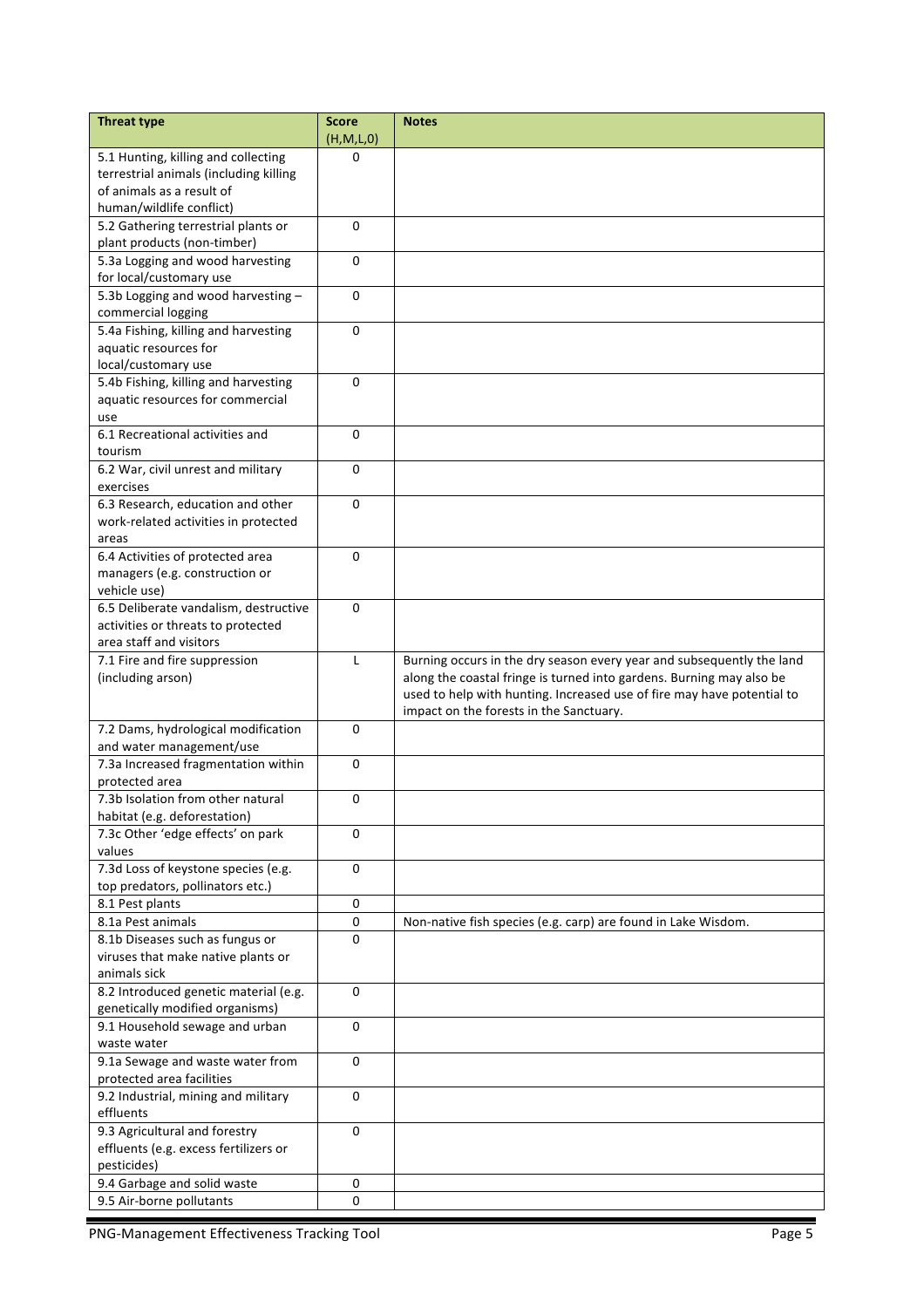| <b>Threat type</b>                       | <b>Score</b> | <b>Notes</b>                                                             |
|------------------------------------------|--------------|--------------------------------------------------------------------------|
|                                          | (H,M,L,0)    |                                                                          |
| 9.6 Excess energy (e.g. heat             | $\Omega$     |                                                                          |
| pollution, lights etc.)                  |              |                                                                          |
| 10.1 Volcanoes                           | $\mathbf{0}$ | While the Sanctuary is located in and around a volcanic caldera, this is |
|                                          |              | not perceived to be a threat to the Sanctuary.                           |
| 10.2 Earthquakes/Tsunamis                | $\mathbf{0}$ |                                                                          |
| 10.3 Avalanches/Landslides               | $\mathbf{0}$ |                                                                          |
| 10.4 Erosion and siltation/              | $\Omega$     |                                                                          |
| deposition (e.g. shoreline or riverbed   |              |                                                                          |
| changes)                                 |              |                                                                          |
| 11.1 Habitat shifting and alteration     | $\Omega$     |                                                                          |
| 11.2 Droughts                            | M            | Droughts may result in greater incidence of fire and their escape into   |
|                                          |              | the Sanctuary.                                                           |
| 11.3 Temperature extremes                | M            |                                                                          |
| 11.4 Storms and flooding                 | M            |                                                                          |
| 11.5 Coral bleaching                     | $\mathbf{0}$ |                                                                          |
| 11.6 Intrusion by saltwater into         | $\Omega$     |                                                                          |
| gardens etc.                             |              |                                                                          |
| 11.7 Sea level rise                      | $\mathbf{0}$ |                                                                          |
| Other (please explain)                   |              |                                                                          |
| 12.1 Loss of cultural links, traditional | H            |                                                                          |
| knowledge and/or management              |              |                                                                          |
| practices                                |              |                                                                          |
| 12.2 Natural deterioration of            | $\Omega$     |                                                                          |
| important cultural site values           |              |                                                                          |
| 12.3 Destruction of cultural heritage    | $\Omega$     |                                                                          |
| buildings, gardens, sites etc.           |              |                                                                          |
| Other (please explain)                   |              |                                                                          |

### Table 5. Worst threats and ways forward

| <b>Threat</b><br>No. | <b>Threat</b><br>(Most significant first) | Threat number or<br>name (copy no.<br>from Table 4) | Nature of the threat, impact and how to reduce the impact.                                                                      |
|----------------------|-------------------------------------------|-----------------------------------------------------|---------------------------------------------------------------------------------------------------------------------------------|
|                      | Climate change<br>(drought, fire)         | 11.2                                                | Increases in temperature extremes and more frequent<br>droughts may result in a higher incidence of fires and fires<br>escapes. |

# Part 4: What is the management like in the protected area?

## **Table 6. Management effectiveness scores, comments, next steps**

| <b>Issue</b>                      | <b>Score</b><br>(0,1,2,3, NA) | <b>Comment</b>                                                                                                                                                   | <b>Next steps</b> |
|-----------------------------------|-------------------------------|------------------------------------------------------------------------------------------------------------------------------------------------------------------|-------------------|
| 1a. Legal status                  | 3                             | Legally gazetted Sanctuary                                                                                                                                       |                   |
| 1b. Legal status                  |                               |                                                                                                                                                                  |                   |
| 2a. Protected area<br>regulations | $\mathbf{0}$                  | Previous regulations prohibited<br>hunting within the caldera. Due to<br>no surveillance or monitoring it is<br>difficult to know if this rule is<br>adhered to. |                   |
| 2b. Protected area<br>regulations |                               |                                                                                                                                                                  |                   |
| 3. Law enforcement                | $\Omega$                      | The area is remote and there is no<br>law enforcement.                                                                                                           |                   |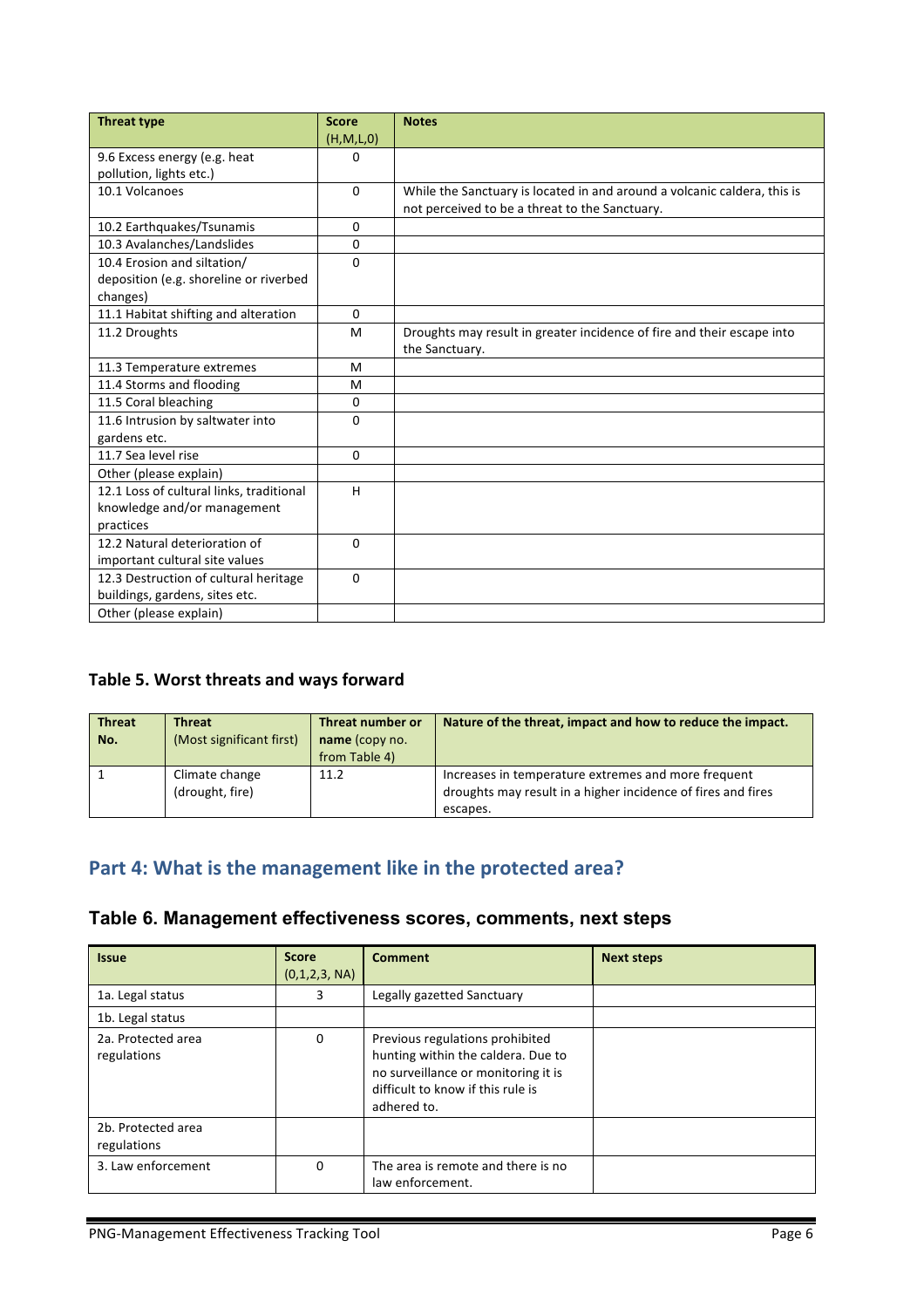| <b>Issue</b>                                       | <b>Score</b><br>(0,1,2,3, NA) | <b>Comment</b>                                                                                                                                                                                                                                                                                                | <b>Next steps</b>                                                                                                                                                                                                                                                                                                                                                                              |
|----------------------------------------------------|-------------------------------|---------------------------------------------------------------------------------------------------------------------------------------------------------------------------------------------------------------------------------------------------------------------------------------------------------------|------------------------------------------------------------------------------------------------------------------------------------------------------------------------------------------------------------------------------------------------------------------------------------------------------------------------------------------------------------------------------------------------|
| 4. Protected area objectives                       | 0                             | The main objective was to prohibit<br>hunting in the caldera. There is no<br>evidence that the community<br>support this objective.                                                                                                                                                                           |                                                                                                                                                                                                                                                                                                                                                                                                |
| 5. Protected area design                           | 3                             | The Sanctuary includes Lake Wisdom<br>and its surrounds. However, the<br>Sanctuary is surrounded by a WMA,<br>which is populated and is affected by<br>increasing population numbers. A<br>more holistic approach to the design<br>of the Sanctuary may help to achieve<br>more effective long term outcomes. | Enter negotiations with the<br>customary landowners and relevant<br>levels of government to develop a<br>comprehensive Management Plan<br>for all of Long Island and potentially<br>Crown Island. This would include a<br>landuse plan that would identify<br>areas of high conservation value,<br>areas for settlement and gardening<br>to ensure sustainable livelihoods<br>into the future. |
| 6. Protected area boundaries                       | $\mathbf{1}$                  | The boundary of the Sanctuary was<br>gazetted and mapped, but there is<br>no agreement with the customary<br>landowners.                                                                                                                                                                                      | As above.                                                                                                                                                                                                                                                                                                                                                                                      |
| 7. Management plan                                 | 0                             | No Management Plan was developed<br>and none is in place.                                                                                                                                                                                                                                                     |                                                                                                                                                                                                                                                                                                                                                                                                |
| 7a. Planning process                               | 0                             |                                                                                                                                                                                                                                                                                                               |                                                                                                                                                                                                                                                                                                                                                                                                |
| 7b. Planning process                               | 0                             |                                                                                                                                                                                                                                                                                                               |                                                                                                                                                                                                                                                                                                                                                                                                |
| 7c. Planning process                               | 0                             |                                                                                                                                                                                                                                                                                                               |                                                                                                                                                                                                                                                                                                                                                                                                |
| 8. Regular work plan                               | 0                             | No regular work plan is in place.                                                                                                                                                                                                                                                                             |                                                                                                                                                                                                                                                                                                                                                                                                |
| 9. Resource inventory                              | 0                             | No resource inventory.                                                                                                                                                                                                                                                                                        |                                                                                                                                                                                                                                                                                                                                                                                                |
| 10. Protection systems                             | 0                             | No protection systems as the<br>Sanctuary is remote and difficult to<br>access.                                                                                                                                                                                                                               |                                                                                                                                                                                                                                                                                                                                                                                                |
| 11. Research and monitoring                        | 0                             | No recent research or monitoring.                                                                                                                                                                                                                                                                             | Basic research and data are<br>important to form a basis for future<br>management and to highlight the<br>key values and importance of the<br>area to the customary landowners,<br>who should be involved in all<br>decisions concerning future<br>research on Long Island.                                                                                                                    |
| 12. Resource management                            | 0                             | There has not been a functioning<br>Management Committee for some<br>time and there has been no active<br>resource management.                                                                                                                                                                                | Following consideration of a<br>potential whole of island approach<br>to management, develop a new<br>Management Plan that identifies<br>key actions to ensure effective<br>resource management (e.g. land<br>use plan with identified zones and<br>targets).                                                                                                                                  |
| 13a. Staff numbers                                 | 0                             | There are no staff employed to<br>manage the Sanctuary                                                                                                                                                                                                                                                        |                                                                                                                                                                                                                                                                                                                                                                                                |
| 13b. Other people working<br>on the protected area | 0                             | The remote location of the Sanctuary<br>has meant that no customary<br>landowners are engaged in the site's<br>management.                                                                                                                                                                                    |                                                                                                                                                                                                                                                                                                                                                                                                |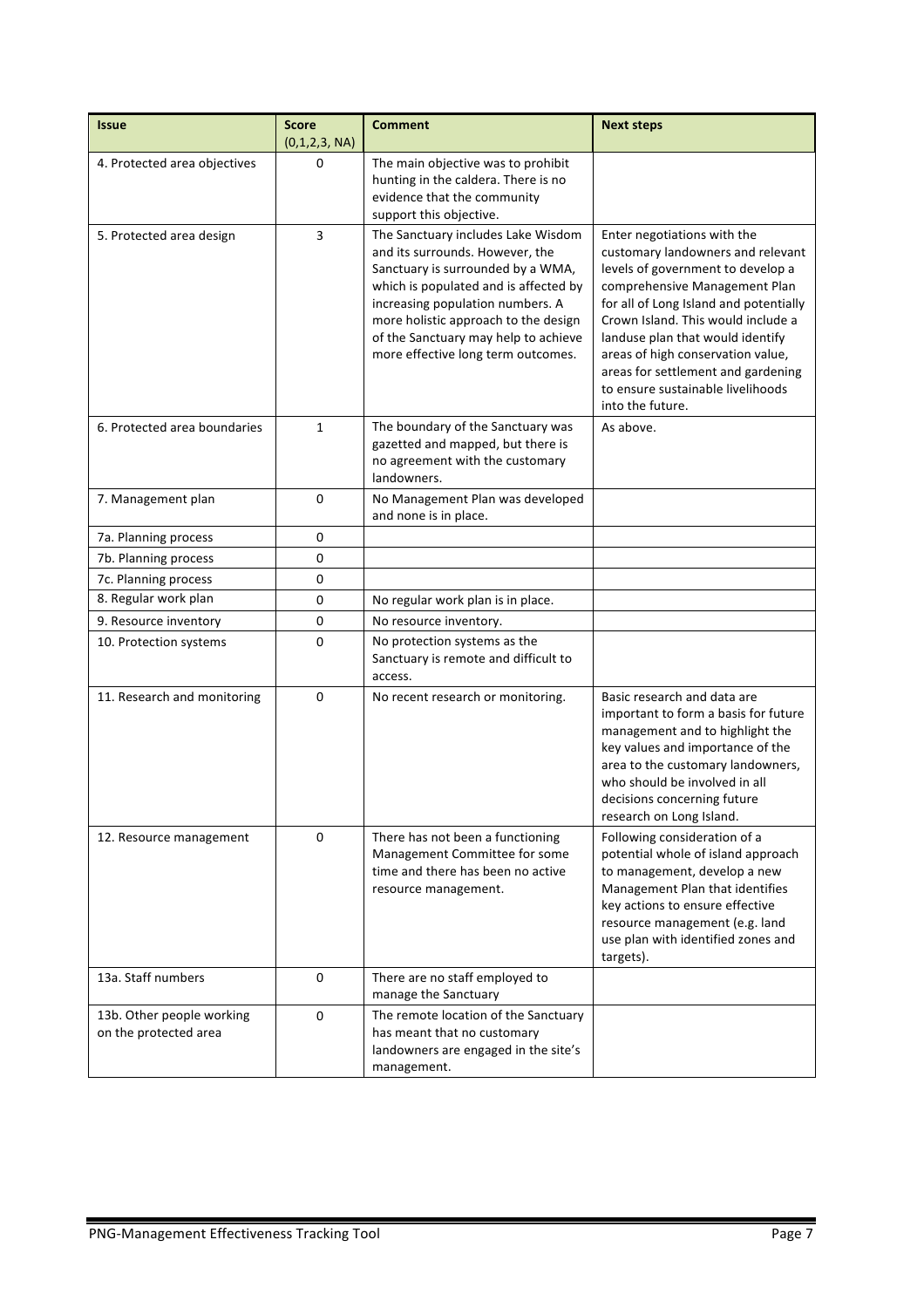| <b>Issue</b>                                          | <b>Score</b>       | <b>Comment</b>                                                                                                                                                                  | <b>Next steps</b>                                                                                                                                                                                                                                             |
|-------------------------------------------------------|--------------------|---------------------------------------------------------------------------------------------------------------------------------------------------------------------------------|---------------------------------------------------------------------------------------------------------------------------------------------------------------------------------------------------------------------------------------------------------------|
| 14. Training and skills                               | (0,1,2,3, NA)<br>0 | No training has occurred.                                                                                                                                                       | If the Management Committee and                                                                                                                                                                                                                               |
|                                                       |                    |                                                                                                                                                                                 | Plan are resurrected, an important<br>issue for the future is to effectively<br>train the Committee members and<br>the wider community (e.g.<br>leadership, park administration, on-<br>ground ranger training, finance<br>skills and environmental awareness |
|                                                       |                    |                                                                                                                                                                                 | raising).                                                                                                                                                                                                                                                     |
| 15. Current budget                                    | $\Omega$           |                                                                                                                                                                                 | Funding is essential if the first steps<br>towards more integrated planning<br>and management are to be<br>achieved.                                                                                                                                          |
| 16. Security of budget                                | 0                  |                                                                                                                                                                                 |                                                                                                                                                                                                                                                               |
| 17. Management of budget                              | ΝA                 |                                                                                                                                                                                 |                                                                                                                                                                                                                                                               |
| 18. Equipment                                         | 0                  |                                                                                                                                                                                 |                                                                                                                                                                                                                                                               |
| 19. Maintenance of<br>equipment                       | <b>NA</b>          |                                                                                                                                                                                 |                                                                                                                                                                                                                                                               |
| 20. Education and awareness                           | $\Omega$           |                                                                                                                                                                                 | Environmental awareness raising<br>will help to channel support for the<br>Sanctuary.                                                                                                                                                                         |
| 21. Planning for land use or<br>marine activities     | $\Omega$           |                                                                                                                                                                                 |                                                                                                                                                                                                                                                               |
| 22. State and commercial<br>neighbours                | 0                  |                                                                                                                                                                                 |                                                                                                                                                                                                                                                               |
| 23. Indigenous people/<br><b>Customary landowners</b> | $\Omega$           | Customary landowners have no<br>input into planning and management<br>as all relevant structures have<br>disintegrated.                                                         |                                                                                                                                                                                                                                                               |
| 24a. Impact on communities                            | 0                  |                                                                                                                                                                                 |                                                                                                                                                                                                                                                               |
| 24b. Impact on communities                            | 0                  |                                                                                                                                                                                 |                                                                                                                                                                                                                                                               |
| 24c. Impact on communities                            | 0                  |                                                                                                                                                                                 |                                                                                                                                                                                                                                                               |
| 25. Economic benefit                                  | $\mathbf 0$        |                                                                                                                                                                                 |                                                                                                                                                                                                                                                               |
| 26. Monitoring and<br>evaluation                      | 0                  |                                                                                                                                                                                 |                                                                                                                                                                                                                                                               |
| 27. Visitor facilities                                | 0                  |                                                                                                                                                                                 |                                                                                                                                                                                                                                                               |
| 28. Commercial tourism<br>operators                   | ΝA                 |                                                                                                                                                                                 |                                                                                                                                                                                                                                                               |
| 29. Fees                                              | ΝA                 |                                                                                                                                                                                 |                                                                                                                                                                                                                                                               |
| 30. Condition of values                               | $\overline{2}$     | The remote location of the Sanctuary<br>has helped to conserve its values.<br>However, carp and yellow fin tuna<br>are now present in the lake and<br>there are no native fish. |                                                                                                                                                                                                                                                               |
| 30a. Condition of values                              | $\Omega$           |                                                                                                                                                                                 |                                                                                                                                                                                                                                                               |
| 30b. Condition of values                              | 0                  |                                                                                                                                                                                 |                                                                                                                                                                                                                                                               |
| 30c. Condition of values                              | 0                  |                                                                                                                                                                                 |                                                                                                                                                                                                                                                               |